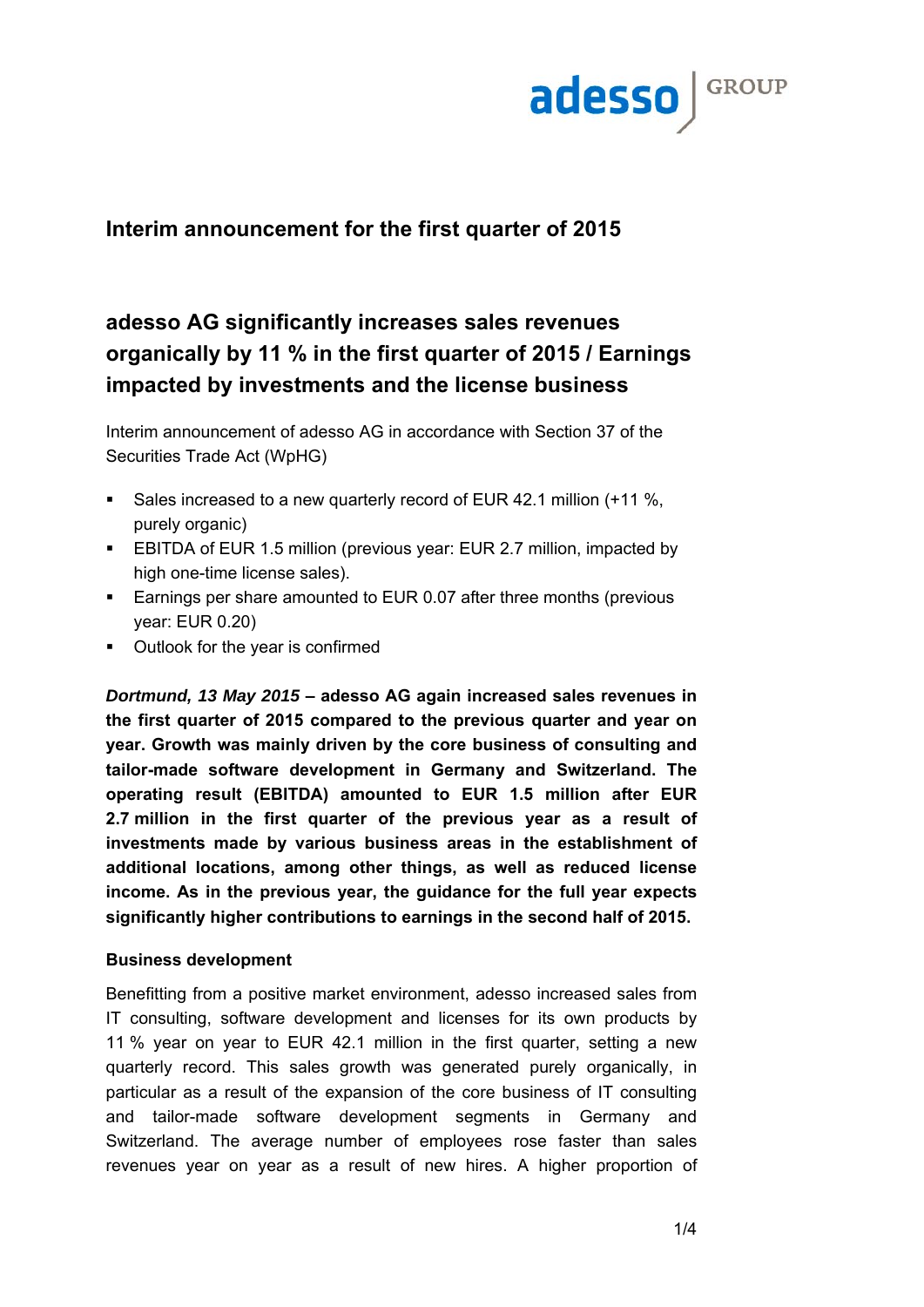

employees was engaged in the development of own products and solutions. Capacity utilisation was at a good level overall due to a number of new project orders and new customers. However, due in part to the establishment of new locations as well as changes in the project portfolio, capacity utilisation in the e-commerce and enterprise mobility segments fell below the very high level reported in the previous year.

The Swiss, Austrian and Turkish subsidiaries further increased sales revenues. A total of 30 employees in Turkey are now engaged in the exploitation of the dynamic Turkish market. As expected, the insurance sector solutions business only generated limited license sales in the first quarter. The teams working on developing and launching software for health insurers and life insurers were expanded at the same time. The hosting and cloud solutions business recorded disproportionate development. License income from the inhouse content management system FirstSpirit was down year on year as some unusually high agreements were signed in the first quarter of 2014. An additional new customer was signed up in the USA. However, this business area got off to a more cautious start.

The continued success in winning orders in the core business, particularly in Germany and Switzerland, means that adesso continues to pursue a dynamic recruitment policy. The number of employees increased by 2.4 % in the first quarter to 1,410 employees.

#### **Income development**

While sales revenues increased by 11 % to EUR 42.1 million and gross profit also rose by 11 % to EUR 37.7 million, personnel costs and other operating expenses both climbed disproportionately by 15 % each. Hence, the operating result (EBITDA) declined by 45 % to EUR 1.5 million in the first quarter of 2015 compared to the particularly successful first quarter of 2014. In previous year's first quarter 83 % of the actual half-year result had already been achieved. At 3.6 %, the EBITDA margin is down on the full-year target of at least 6 % (Q1 2014: 7.2 % / full-year 2014: 6.2 %). This development was mainly due to reduced license sales from Content Solutions, investments in the establishment of locations and the development of own products as well as lower e-commerce and enterprise mobility capacity utilisation.

Personnel costs increased by 15 % year on year to EUR 28.6 million as a result of the rise in the number of employees and the 1.4 % increase in personnel costs per employee. Other operating expenses also increased by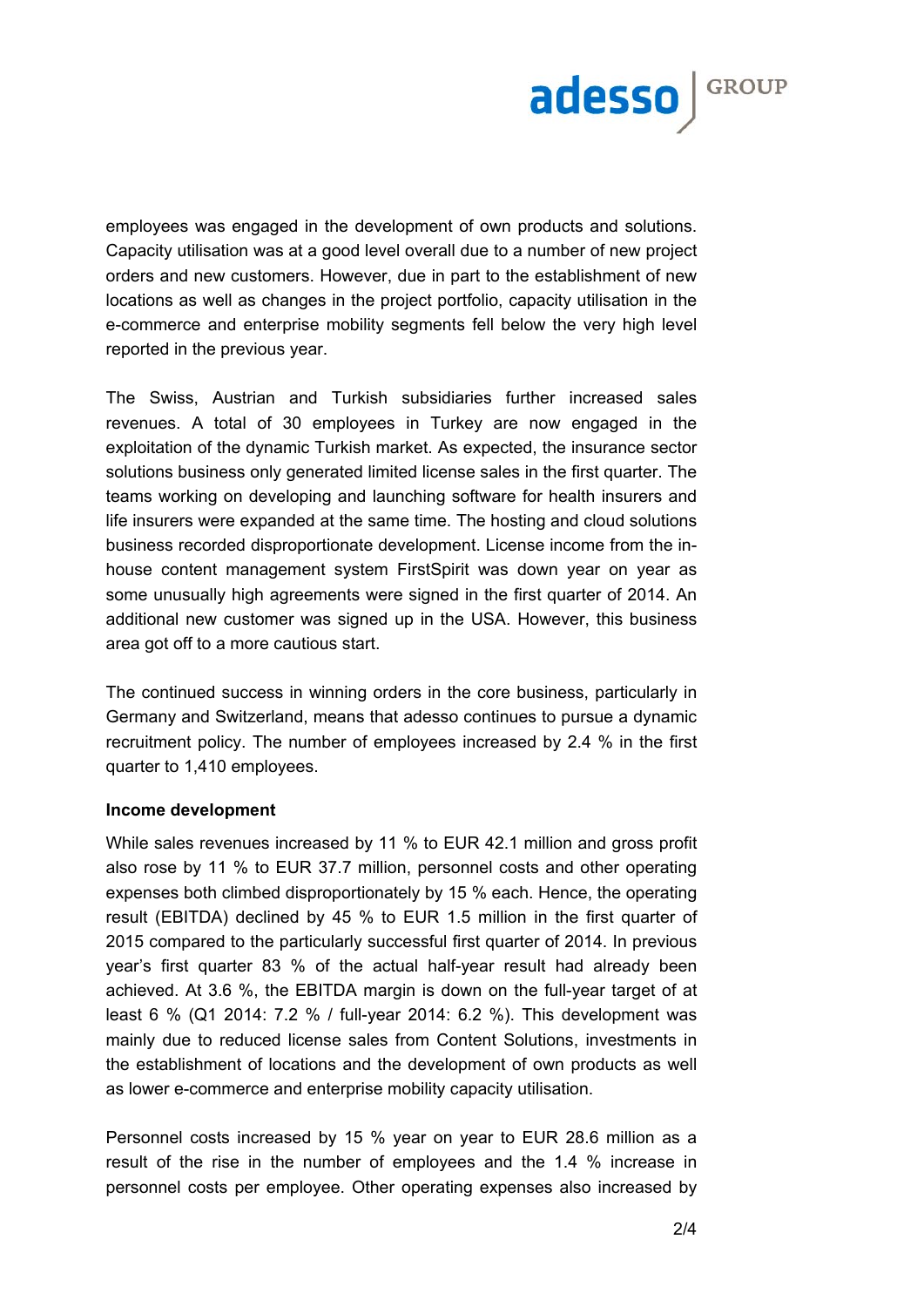adesso SRROUP

15 %, to EUR 7.9 million. There were no one-off expenses aside from scheduled investment in internationalisation and the development of own solutions and products. Depreciation and amortisation amounted to EUR 605 thousand (previous year: EUR 451 thousand), of which EUR 95 thousand pertained to scheduled amortisation on purchase price components (previous year: EUR 131 thousand). Income from financing and investment activities of EUR 44 thousand (previous year: EUR -62 thousand) led to earnings before taxes of EUR 0.9 million (previous year: EUR 2.2 million). At EUR 0.5 million, recognised tax expenses were significantly higher than the maximum expected value determined using applicable tax ratios. As in the previous year, this was mainly due to the current losses not recognisable for tax purposes of some group companies. Consolidated earnings for the first three months came to EUR 0.4 million (previous year: EUR 1.3 million). After minority interests, this equates to earnings per share of EUR 0.07 in the first quarter (previous year: EUR 0.20).

## **Additional figures**

On 31 March 2015, adesso held liquid assets of EUR 21.9 million (previous year: EUR 18.5 million; 31 December 2014: EUR 23.7 million). The net cash position came to EUR 16.7 million (previous year: EUR 13.7 million), with repayments of loans totalling EUR 0.4 million in the first quarter. February and March saw over EUR 6 million paid in variable salary components for the previous year. Cash flow from operating activities amounted to EUR -0.3 million compared to EUR -2.1 million in the previous year. Receivables rose again in the first quarter, by EUR 3.3 million to EUR 33.2 million. The equity ratio came to 45 %. These figures again provide adesso with a solid balance sheet structure and financial position.

### **Outlook**

Both order intake and the development of the number of sales processes are at a good level at all adesso subsidiaries. On account of ongoing investment activities, e-commerce and enterprise mobility capacity utilisation rose again following a weaker first quarter. While the Content Solutions product business is currently going through a weaker phase, a number of very promising sales approaches are being pursued for the in-house life insurance system PSLife. The increase in shares in PSLife GmbH from 50 % to 100 % means that the corresponding product business will fully impact sales and earnings in the future. Deployment of PSLife software will now be done by PSLife Consulting GmbH, which was founded in cooperation with three partners in the first